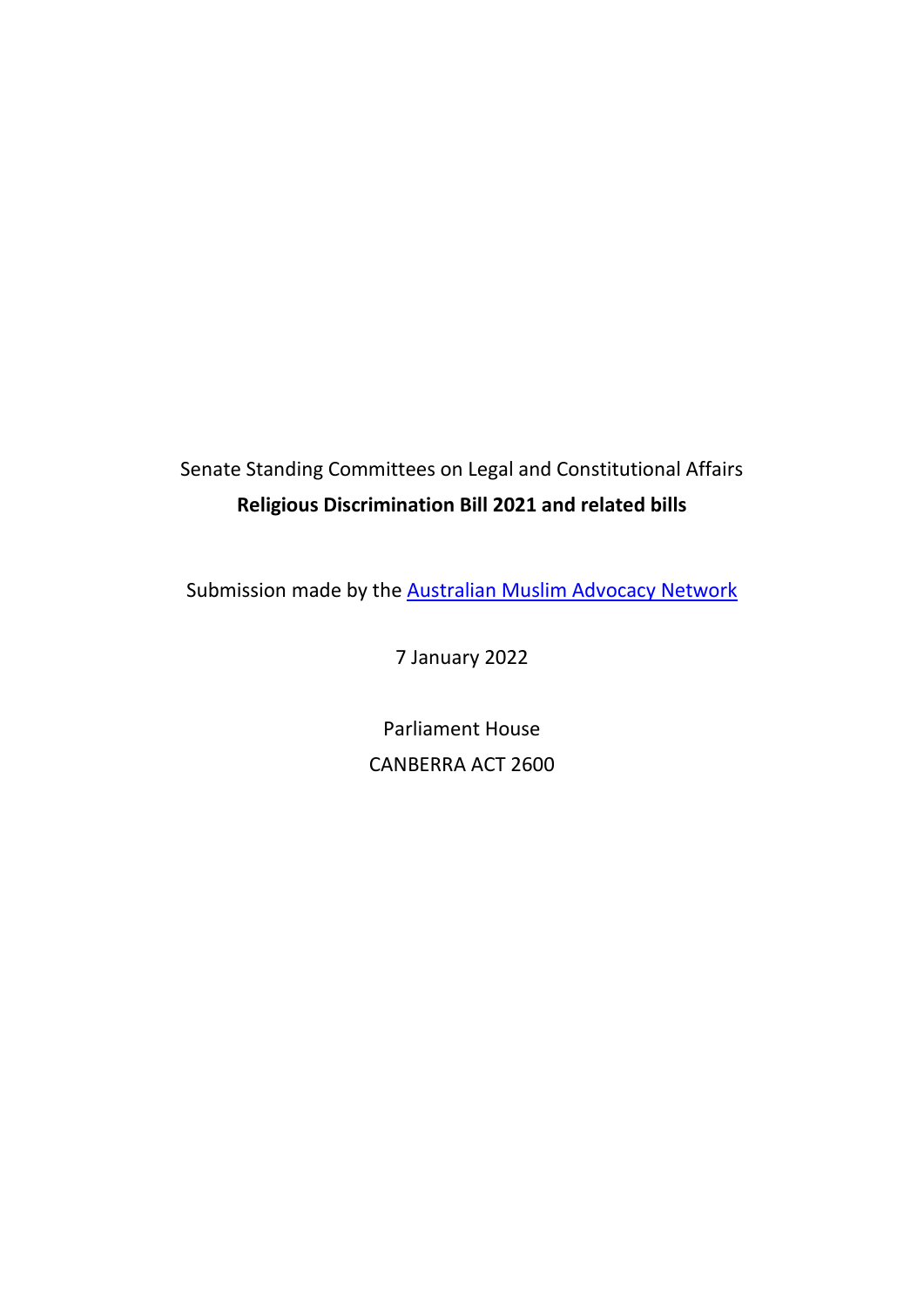

ABN: 36 606 000 542

## **Submission on the Religious Discrimination Bill 2021 (and related Bills)**

- 1. The Australian Muslim Advocacy Network (AMAN) is a law-based advocacy organisation that works to secure the physical and psychological safety of Australian Muslims. The organisation's directors can be found on its website.
- 2. We seek to create a safer and more inclusive Australia by safeguarding Australian Muslims' equal rights and protections. We are a civil society organisation that researches and monitors online discourse, research, and dialogues on policy.
- 3. We have engaged directly with platforms and industry bodies, including through the GIFCT and the Christchurch Call to Action. We have engaged and published with researchers and NGOs across Australia and internationally. We participated in the *Australian Code of Practice on Misinformation and Disinformation* consultation process. We have also practiced in the field of applying existing vilification laws to online hate speech.
- 4. This submission contains suggested amendments to the Bill.

## **Acknowledgement of Country**

5. AMAN acknowledges the Traditional Owners of country throughout Australia and recognise their continuing connection to land, waters and culture. We recognise that many of the issues Muslims face from police and the legal system, from mainstream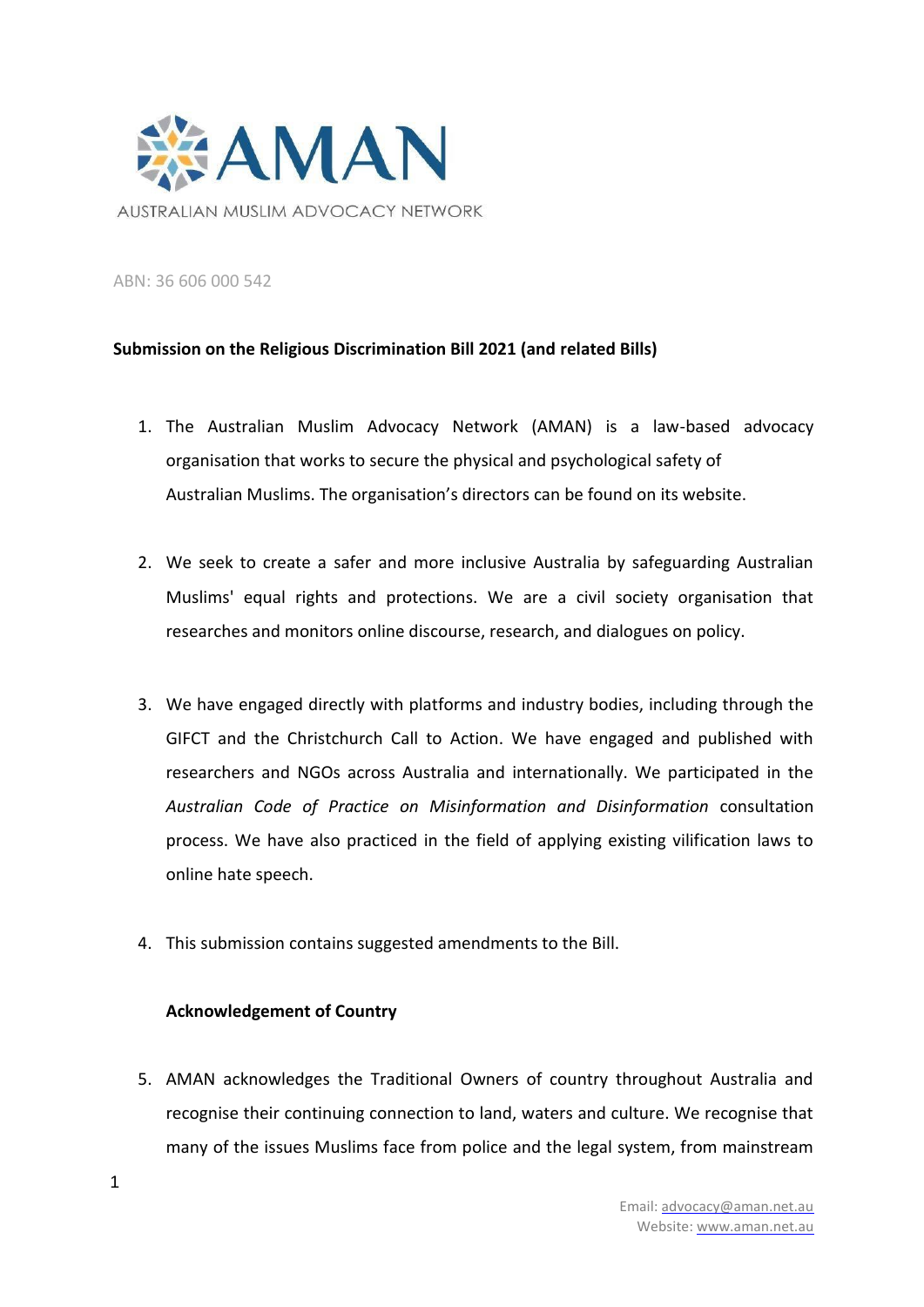media, politics, researchers and online, were first and continue to be experienced by First Nations Peoples.

## **RELEVANT INTERNATIONAL LAW**

- 6. Our submission refers to the following human rights in the International Covenant on Civil and Political Rights, to which Australia is a signatory.
	- a. Article 18 provides the right to freedom of thought, conscience, religion, or belief.
	- b. Article 20 prohibits advocacy of religious hatred that constitutes incitement to discrimination, hostility, or violence.
	- c. Article 2 of the ICCPR provides each State Party to the present Covenant undertakes to respect and to ensure to all individuals within its territory and subject to its jurisdiction the rights recognized in the present Covenant, without distinction of any kind, such as race, colour, sex, language, religion…
	- d. Article 26 of the ICCPR provides, "All persons are equal before the law and are entitled without any discrimination to the equal protection of the law."
- 7. Our submission also refers to Article 5 of the Convention on the Elimination of All Forms of Racial Discrimination (CERD) provides:

States Parties undertake to prohibit and to eliminate racial discrimination in all its forms and to guarantee the right of everyone, without distinction as to race, colour, or national or ethnic origin, to equality before the law, notably in the enjoyment of… (vii) The right to freedom of thought, conscience, and religion.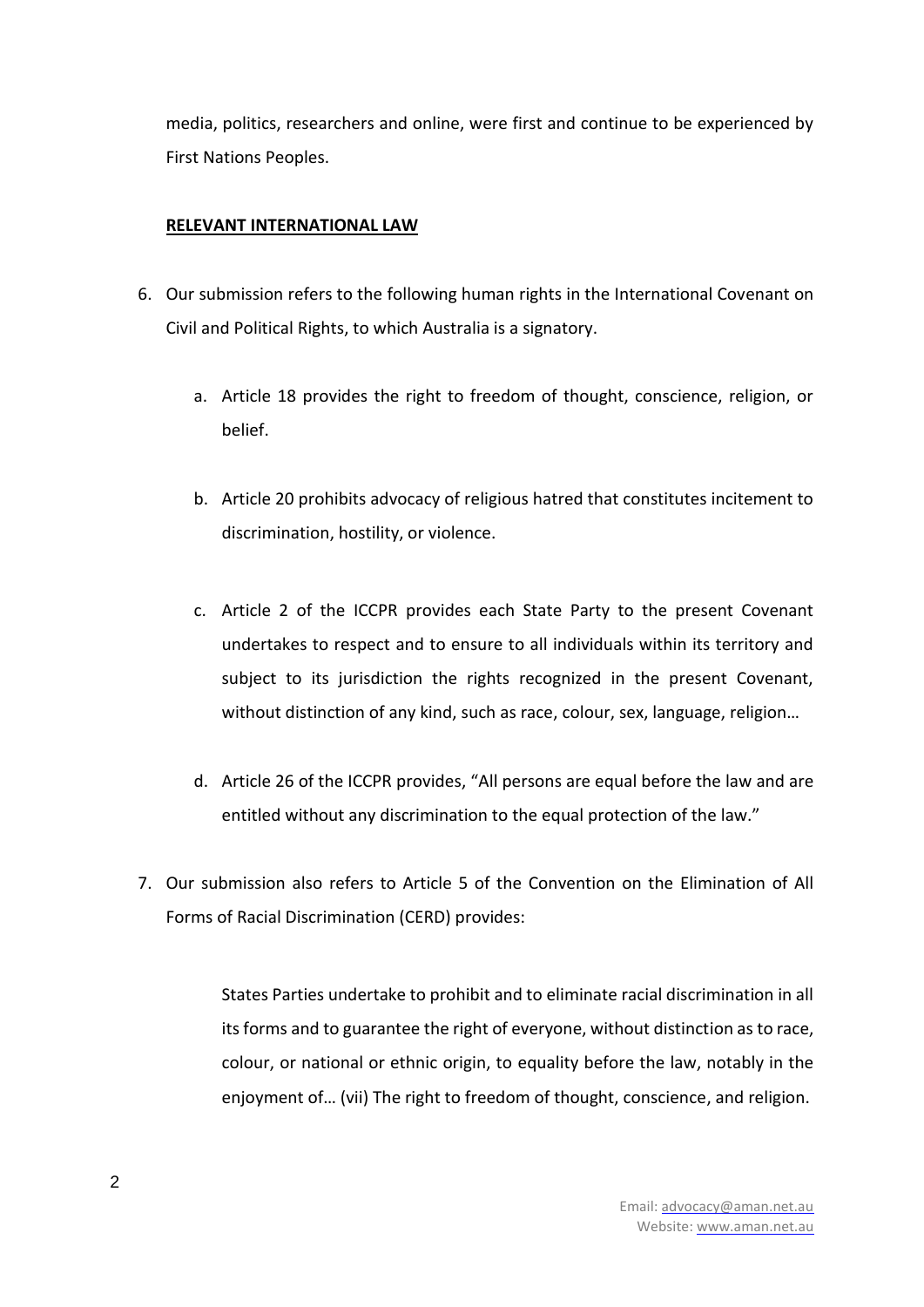- **8.** The Australian Government must take 'necessary steps… to adopt such laws or other measures as may be necessary to give effect to the rights recognised under the ICCPR (Article 2).
- **9.** Enacting a Religious Discrimination Bill is necessary to fulfill Australia's obligations under the ICCPR. Our submission will concentrate on outstanding matters of concern.

## **PROTECTION FROM VILIFICATION AND HATE CAMPAIGNS**

- 10. Our submission requests a shield against vilification for people who are targeted because of their religious beliefs or activity. People of faith must not vilify others as per section 12 of the Bill, and this protection must extend both ways. When introducing the Bill, the Prime Minister spoke effusively about providing a shield to people of faith. No greater security is needed now than protection from campaigns that maliciously endanger our families and places of worship.
- 11. The Prime Minister referred to the trolling of people of faith online. A vilification protection will provide added protection.
- 12. We refer to the significant bodies of evidence supporting the need for vilification protections in earlier submissions on the Religious Discrimination Exposure Drafts. Please refe[r here](https://www.ag.gov.au/sites/default/files/2020-05/joint-submission-from-the-australian-muslim-community.pdf) and [here.](http://amcns.org.au/Joint%20Submission%20on%20the%20Second%20Exposure%20Draft%20-%20Muslim.pdf)
- 13. In addition to that body of evidence, this submission draws your attention to more reports including
	- a. The Centre for the Analysis of the Radical Right and Hedaya Institute report (2021) into violent extremist activity in Australia, which found anti-Islam movements to be 'the predominant force' in building Australia's neo-Nazi and white nationalist extremism.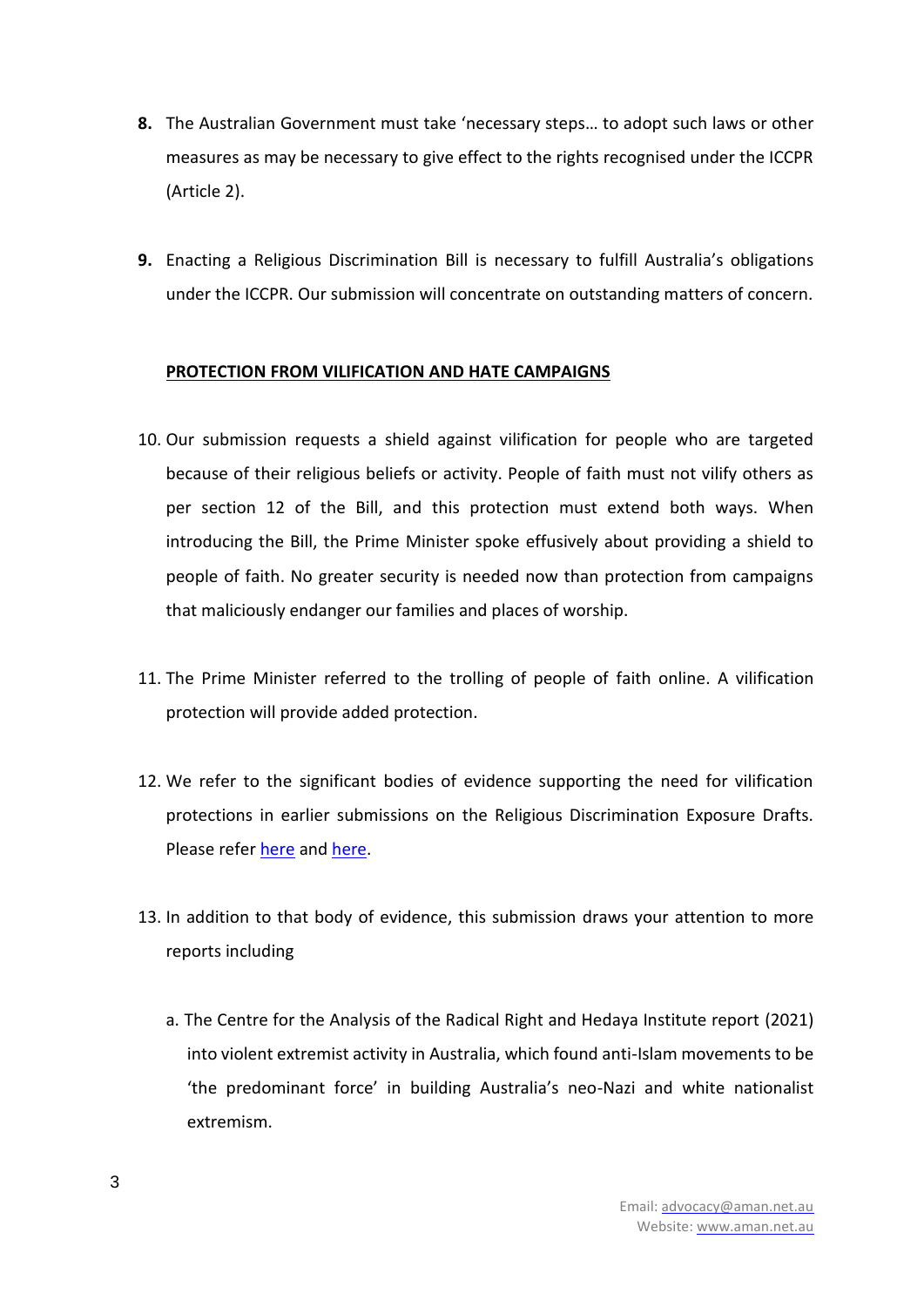b. The Australian Human Rights Commission Report, *Sharing the stories of Australian Muslims* (2021) found 79% of Australian Muslims surveyed were afraid for their community following the Christchurch attack; almost 80% had experienced unfavourable treatment on the basis of religion, race and ethnicity; and 23% felt unable to speak up when they or someone they knew experienced unfavourable treatment. Further it found:

The National Survey data gave a sense of the discrimination and harassment that Australian Muslims face when they enter public spaces. National Survey participants reported feeling the most unsafe on public transport, in shopping centres, and in public spaces such as on the street. The most common situations in which National Survey respondents experienced unfavourable treatment were when dealing with law enforcement (50%), in the workplace or when seeking employment (48%), at a shop or restaurant (43%) or when they go online (43%). The situations in which Australian Muslims experienced the most unfavourable treatment were also the situations in which this treatment occurred most often. The National Survey found that unfavourable treatment due to religion most *frequently* occurred online. This is likely due to the ease in which perpetrators can harass victims through fake profiles or pseudonyms coupled with the lack of regulation that exists online, allowing perpetrators to evade traditional laws.

c. Referring to the Australian terrorist who carried out the Christchurch attack, Lentini (2019, 43) explains that,

Tarrant's solution to the crisis – indeed one on which he felt compelled to enact – was to annihilate his enemies (read Muslim migrants). This included targeting non-combatants. In one point in his 'manifesto,' he indicates that they constitute a much greater threat to the future of Western societies than terrorists and combatants. Thus, he argues that it is also necessary to kill children to ensure that the enemy line will not continue…Tarrant indicated that, when trying to remove a nest of snakes, the young ones had to be eradicated. Regrettably, children were among those whom he allegedly shot and killed.

d. Anders Breivik, the Oslo terrorist who murdered 77 people in 2011, was inspired by a similar Anti-Islam demographic invasion narrative. The links between these two attacks in ideology and other aspects are considered in the literature. On dehumanisation, Kaldor (2021) notes,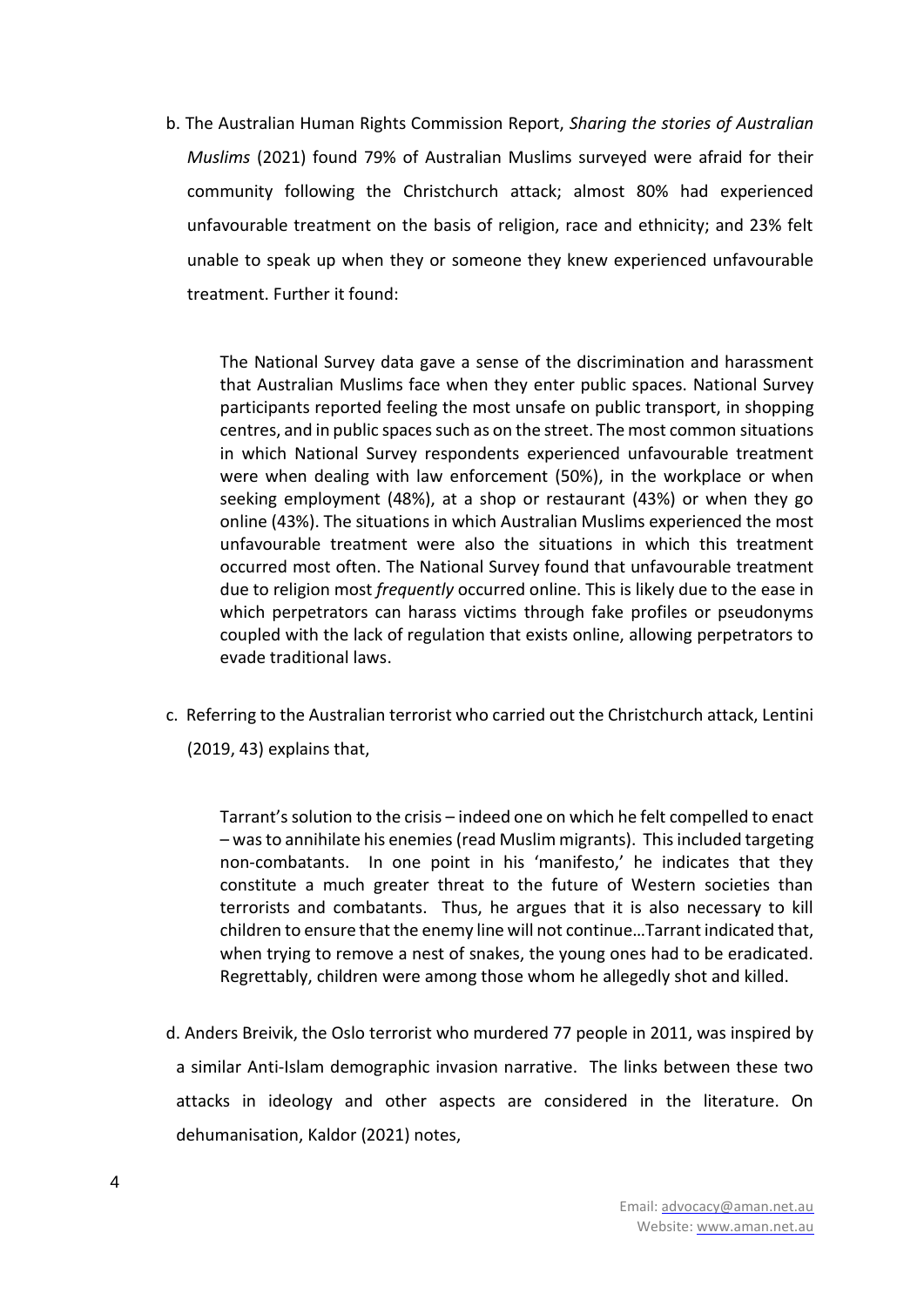Breivik also refers to Muslims as "wild animals," who he argues are freely bringing about European "genocide" because "traitors... allowed these animals to enter our lands, and continue to facilitate them." In keeping with the naturalistic theme, Tarrant's text is also rife with mixed metaphors describing how individuals such as himself can no longer escape Western civilisation's contamination: "there is no sheltered meadow... there is not a single place left where the tendrils of replacement migration have not touched." Comparing immigrants to a "vipers [sic] nest," he implores followers to "burn the nest and kill the vipers, no matter their age." Crusius similarly bewails how those without the means to "repel the millions of invaders" "have no choice but to sit by and watch their countries burn." The repetition of animalistic metaphors is no accident: the perpetrators intentionally dehumanise immigrants by depicting them as beastly, thereby making their complaint about Western society's perceived decline more justifiable to their readers.

- e. A Victoria University study in 2018, the year before the Christchurch attack, found that the narratives expounded by Tarrant were prevalent on Facebook (Peucker, Smith and Iqbal, 2018).
- f. In June 2019, the Facebook page shared a poster with a picture of a white family with two children and a Muslim family with 4 wives and 12 children. It had the same title as Tarrant's manifesto: "The Great Replacement". The meme was accompanied by similar derogatory statements implying that Muslims plan to conquer countries like Australia through higher fertility rates. The intense reactions to this poster were revealed in the extensive comments, with a significantly high proportion employing explicit dehumanising language, as well as expressions of wanting to kill or see Muslims dead. Responses included:

'Shoot the \_\_\_\_ ', 'Islam is a cancer on global society for which there is no cure', 'You import the 3rd world you become the 3rd world. And when they become the majority then what next? They won't have whitey to leech off. Just like locusts, infest & strip everything until there is nothing left', 'Deport the PEDO crap', 'They breed like rats','Drown em at birth', 'Fun those scumbags.muslums....reminds me of aids', 'Society should start culling the Muslims', 'I think I now understand why during the serbian / croat the serbs culled the women', 'I'm going out tonight to do as much as i can to solve this problem'.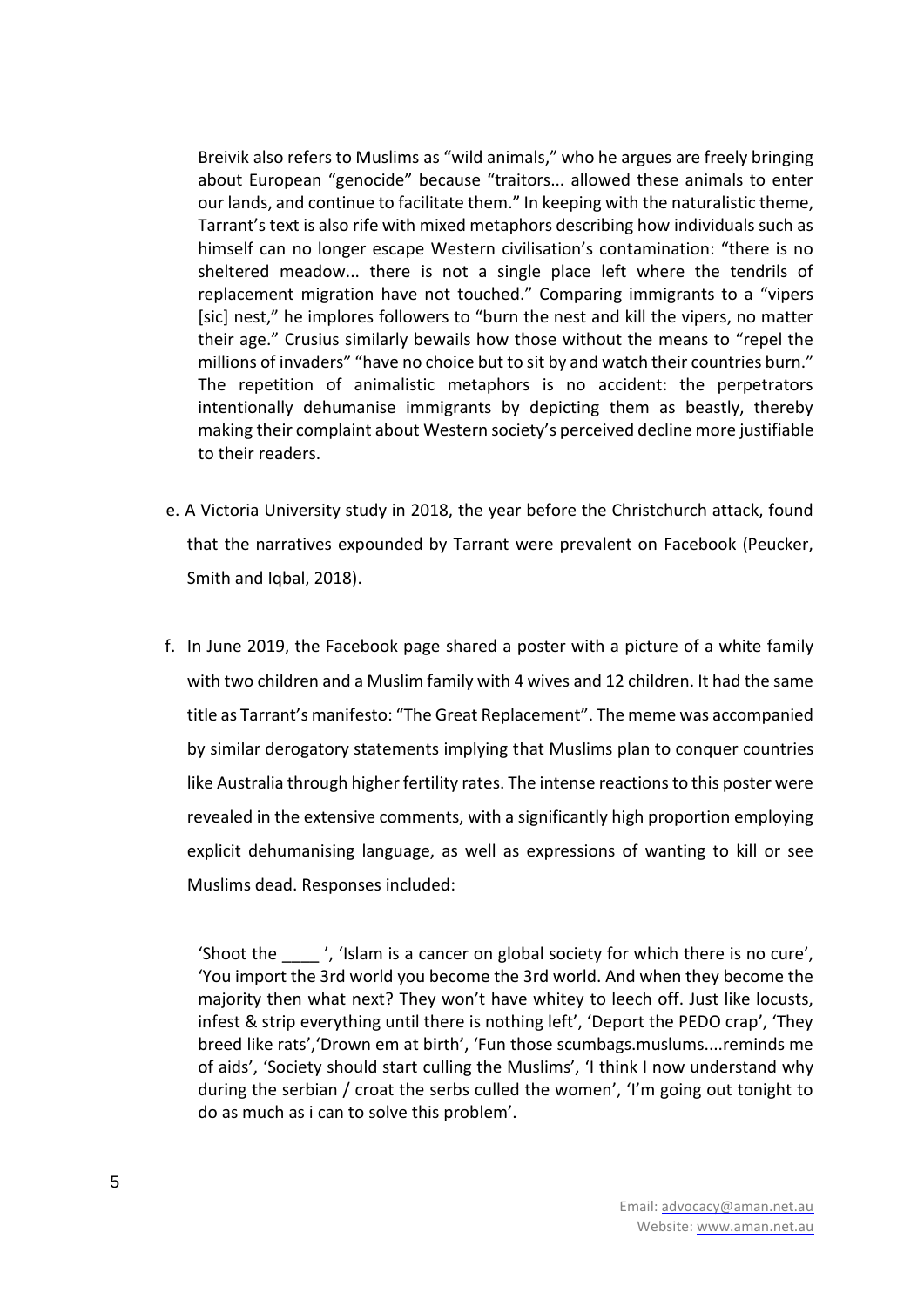- 14. Anti-Muslim dehumanisation is carried out by bad actors to large audiences on Facebook, Twitter and other social media companies (Abdalla, Ally, Jabri-Markwell 2021).
- 15. The current Bill importantly addresses religious discrimination, but it does not address vilification (incitement of hatred) towards people of faith.
- 16. Australian protections can be strengthened in different ways.

## **Introducing vilification protection into the Religious Discrimination Bill**

## *Amendment A:*

- 17. After section 12 of the **Religious Discrimination Bill 2021**, insert a section 12A that prohibits vilification of persons based on their religious belief or activity. Proposed wording for such an amendment was included in the [Joint submission](https://www.ag.gov.au/sites/default/files/2020-05/joint-submission-from-the-australian-muslim-community.pdf) on the first exposure draft.
- 18. As protected under state and territory laws, incitement to hatred operates at a higher threshold to section 18C of the Racial Discrimination Act. Some state and territory acts include vilification on the grounds of a person's religious belief or activity. However, that protection only exists in half the available jurisdictions within Australia and not at the federal level.
- 19. Federal vilification protection will protect all Australians based on religious belief and activity nationwide. It will also provide protection for complaints that might not clearly satisfy the criteria of section 18C of the Racial Discrimination Act. For example, where it cannot be demonstrated that the act was done to humiliate, offend, insult or intimate a person because of their race or ethnicity.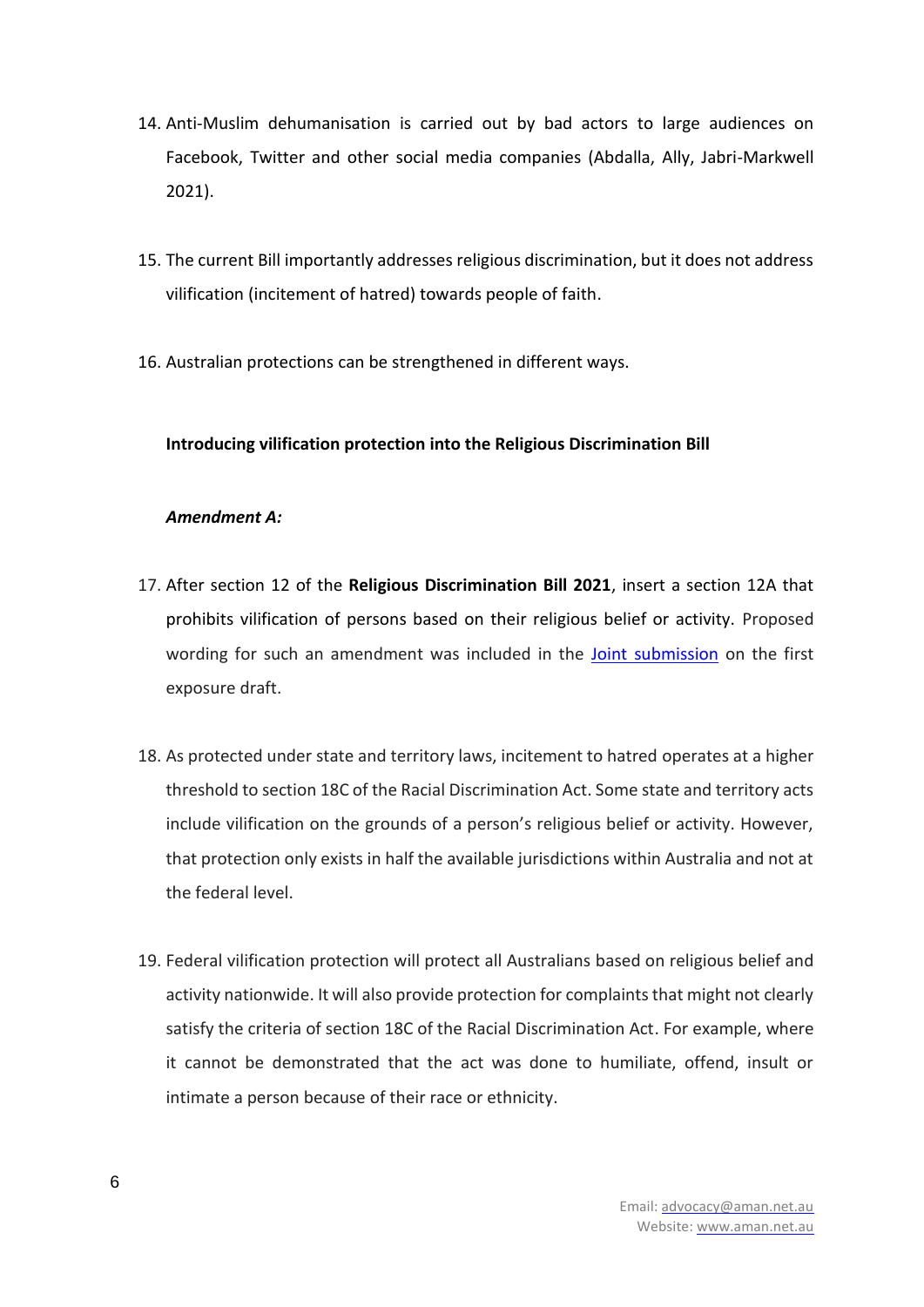## **Clarifying Section 18C RDA**

- 20. Section 18C(1) (a) and (b) of the Racial Discrimination Act 1975 (Cth) ("RDA") could be read together to include complaints from Muslims. However, it appears the Australian Human Rights Commission may not accept section 18C complaints if the relevant 'public act' was directed at a religious identity or group. This position is at odds with the legislative intent of the RDA and must be clarified.
- 21. It is already established in case law that if the act was done for two or more reasons and one of the reasons is race of a person (whether or not this is the dominant or substantial reason), then the act is held to be done because of the person's race: (Toben v Jones (2003) 129 FCR 515, [63]-[64] (Kiefel J); Eatock v Bolt (2011) 197 FCR 261, [322]-[325].
- 22. Section 18C focuses on the effect on a group. Muslims who are vilified for being Muslim should be able to lodge a complaint under section 18C. Obstructing those complaints is a substantive violation of Article 5 of CERD (detailed in paragraph 4 above). People from various ethnic communities experience humiliation and intimidation through hate campaigns that target, racialize and dehumanise them on account of their faith.
- 23. For example, an Afghan woman can be vilified, but the main reason she is likely to be identified is her ethnic appearance and her veil. Veiszadeh (2021) writes if someone said to me, 'You f\*\*king Afghan Terrorist,' I could get some legal protection afforded to me, but if they leave out the word "Afghan," then I might not.' If the victim was called a "Muslim Terrorist," there is a good chance the AHRC might not accept the complaint.
- 24. The Australian Parliament should remedy this uncertainty now through the following amendment.

#### *Amendment B:*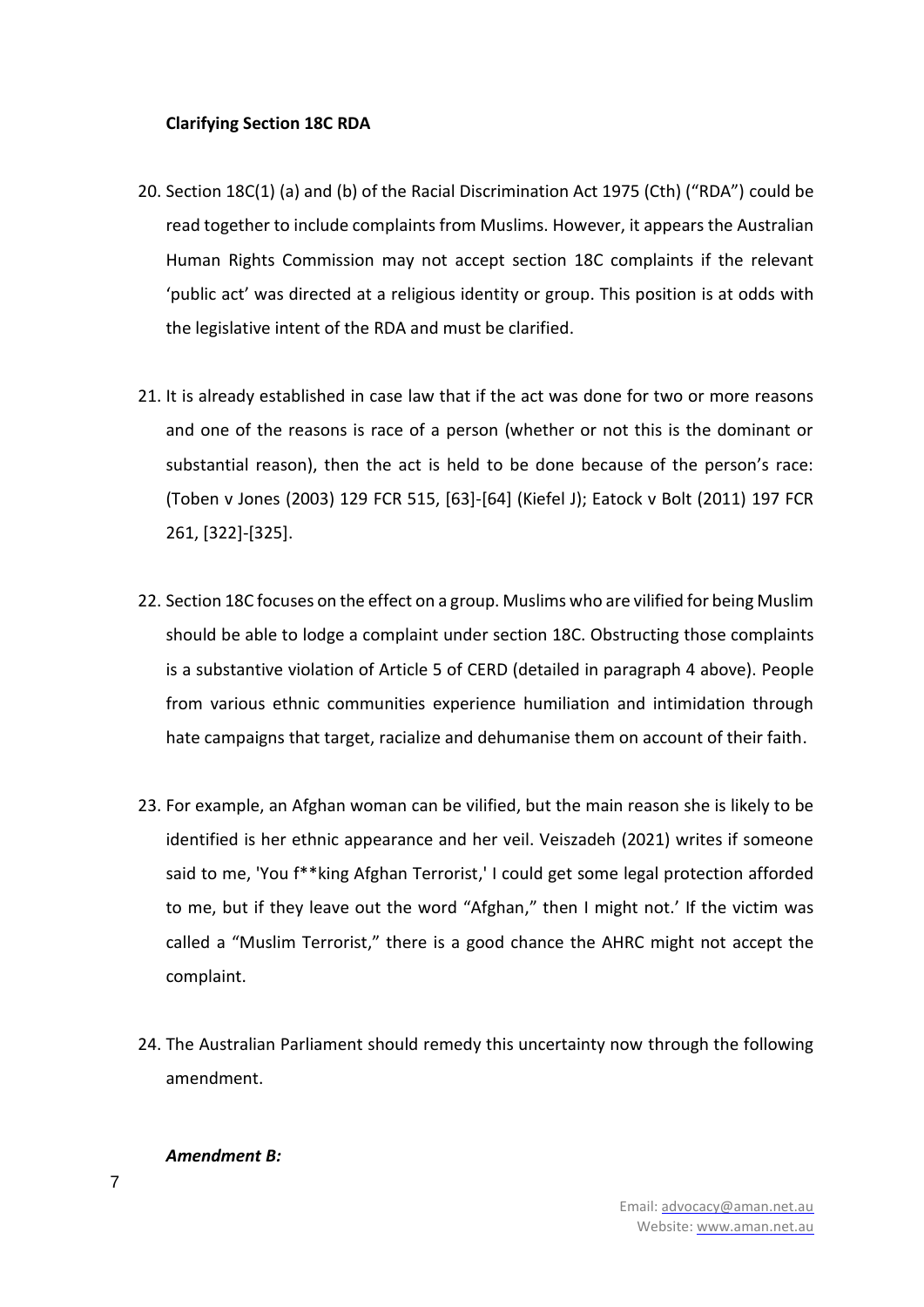Amend the associated Bill as part of the package before Parliament, the **Human Rights Legislation Amendment Bill 2021,** by clarifying that section 18C (1) of the RDA does not exclude complaints from persons of faith targeted because of their **religious belief or activity**, which otherwise meet the criteria under section 18C(1).

The rationale for this amendment is that acts likely to offend, insult, humiliate or intimidate a person or persons because of their race, colour, national or ethnic origin may refer only to the persons' religion. In such circumstances, the person should not be denied justice or equality before the law. It is well established that racism can be based on cultural and racial superiority notions. Certain religious communities can be powerfully and negatively *racialised* to achieve political, radical, and extremist aims.

This submission also recommends that such an amendment clarifies that s18C (1) of the RDA does not exclude complaints from persons targeted because of their **asylum seeker or immigrant status**, which otherwise meet the criteria under section 18C(1).

## **SECTION 37(2) - EXEMPTIONS FOR NATIONAL SECURITY FUNCTIONS**

- 25. Section 37 of the Religious Discrimination Bill relates to conduct 'in direct compliance with certain legislation etc.' It says that acts done to comply with Commonwealth and State laws cannot be religious discrimination. However, it goes further to excise 'performing a function or exercising a power relating to law enforcement, national security or intelligence' (s37(2)) from the ambit of the legislation.
- 26. Disturbingly, this clause enables those agencies to directly discriminate against communities or individuals based on their religious belief or activity, where it is 'reasonably necessary.'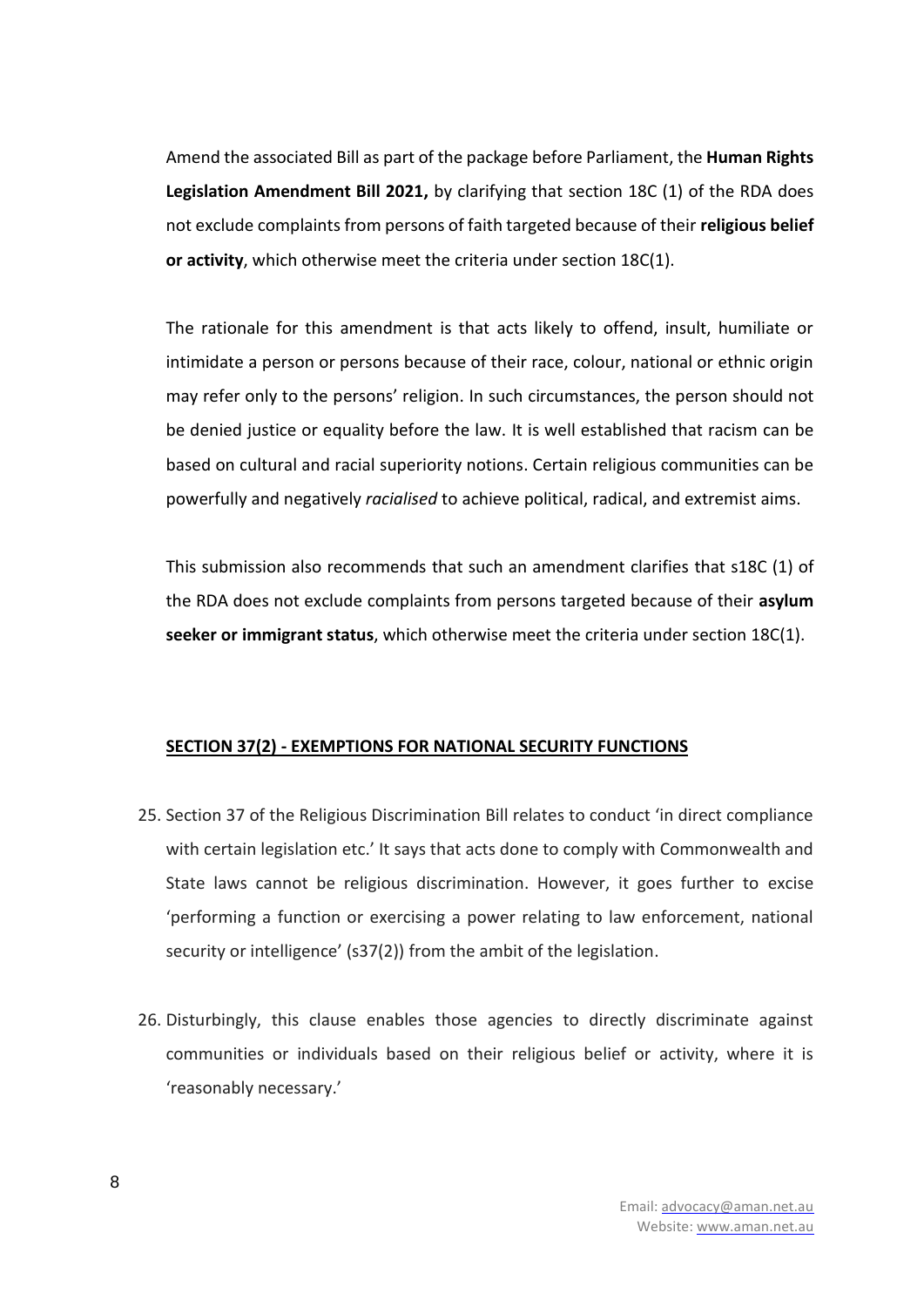- 27. This clause extends the current discriminatory legal framework created by terrorism law. Australia's terrorism definition includes a motive of religious, political, or ideological cause. This law leads to authorities and the media labelling the activities of ISIL and other overseas terror groups as religiously-motivated, even though their actions would be sufficiently and more appropriately covered under 'ideological' or 'political' cause.
- 28. AMAN submits that 'Religious cause' is not good law or public policy because:
	- a. The focus on religious identity and practice rather than actions and specific political or ideological context (Frazer 2018; Hardy 2011) heightens the risk of law enforcement treating Muslims as guilty until proven innocent or as a 'suspect community.' Similarly, it creates confusion for judicial officers who struggle to distinguish between Islamic adherence and violent ideology.
	- b. It propagates the lie that Islamic religiosity leads to terrorism, contributing to the strength of white nationalist violent extremist movements in Australia (CARR 2021).
	- c. It has legitimised ISIL movements. This submission notes that authorities do not refer to white supremacists as 'patriotically motivated' or 'patriotic cause,' even though that is how they may refer to themselves.
	- d. The public misunderstanding shaped by 'religious cause' (Hardy 2011) leads to numerous misguided community reports to the national security hotline, damaging social cohesion and belonging.
	- e. Heavy-handed policing has had catastrophic consequences for some vulnerable Muslim children and teenagers, including those with no links to terrorism (Akbarzadeh 2021; AMWCHR 2021; AMAN 2021).
- 29. There is absolutely **no legal justification** for authorities to discriminate against communities or people based on their faith. Their work is to assess and prevent the risk of violence. The protections from discrimination in this Bill provide a much-needed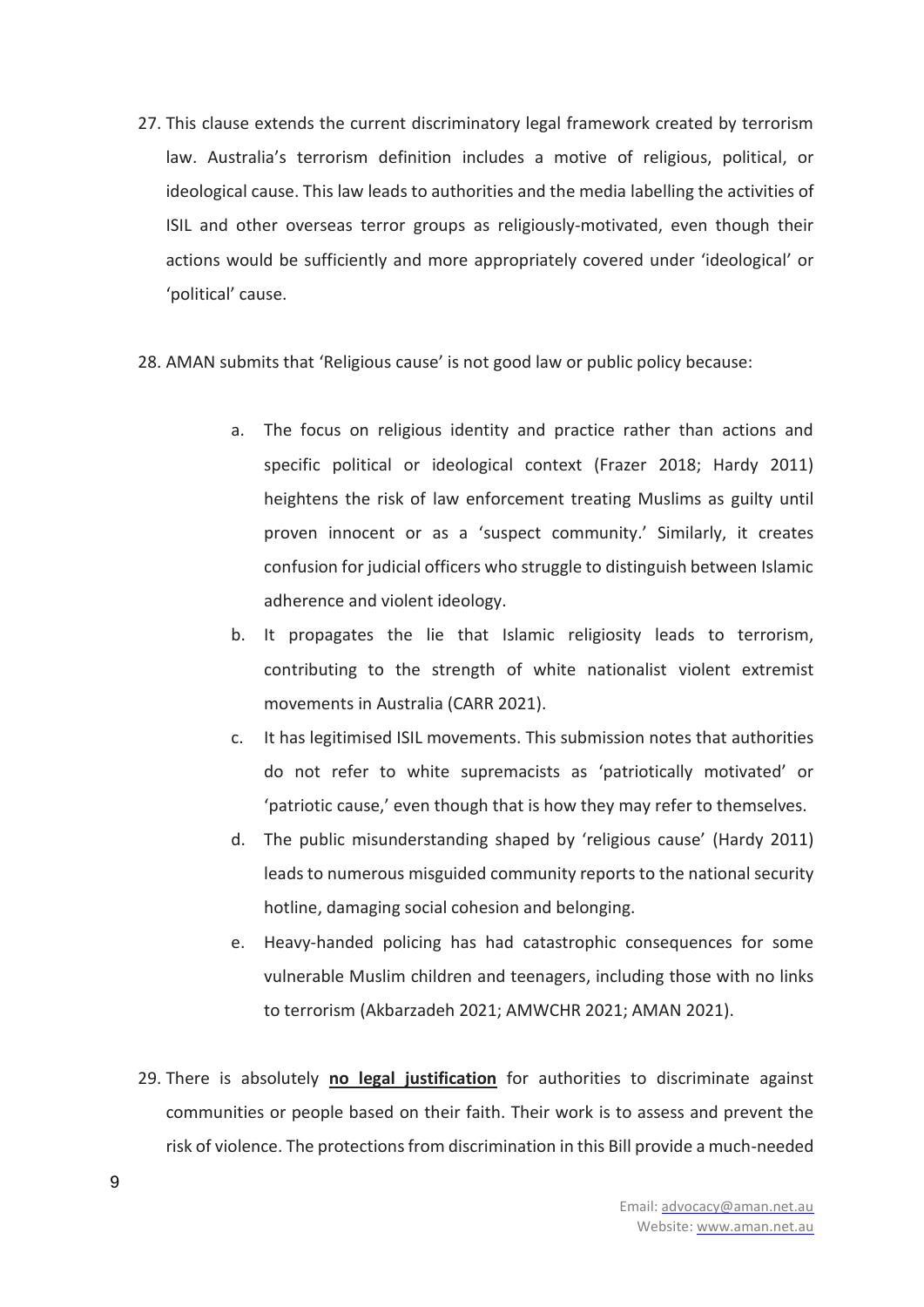safeguard. Instead, this excision clause sends a **dangerous signal** to law enforcement that religious discrimination against Muslims will continue to be necessary.

- 30. The most common situations in which Australian Muslims experienced unfavourable treatment included when dealing with law enforcement (50%) (AHRC, 2021).
- 31. This legislation imposes a heavy burden on Muslim communities who are already marginalised and feel highly vulnerable (**see Annexure A**). It significantly increases the costs of bringing discrimination complaints against law enforcement. It sets a dangerous precedent that must not be replicated elsewhere in Australia.
- 32. This excision violates International law-making principles to only impinge upon fundamental freedoms in precise, well-justified, and well-defined ways.
- 33. Indirect discrimination complaints are already tempered by a reasonableness defence. This clause extends the reasonableness defence to direct discrimination, which has no precedent in other anti-discrimination legislation.
- 34. In November 2021, AMAN submitted a complaint to IGIS against ASIO Director-General Mike Burgess for his prejudicial public comments on the case of Mr.Raghe Abdi. We allege his remarks in the Annual Threat Assessment and before Parliament indirectly discriminated against the Muslim community by imposing a term that this community cannot comply with without experiencing significant disadvantage. While this particular complaint would not be affected by this Bill, it is highlighted in this submission to demonstrate that discrimination within security agencies and law enforcement is a live issue.
- 35. The remaining clauses concerning Commonwealth and State laws provide enough protection for law enforcement and security officials when complying with legislation. Subsections 37(1) and (3) mirror clauses in other anti-discrimination acts.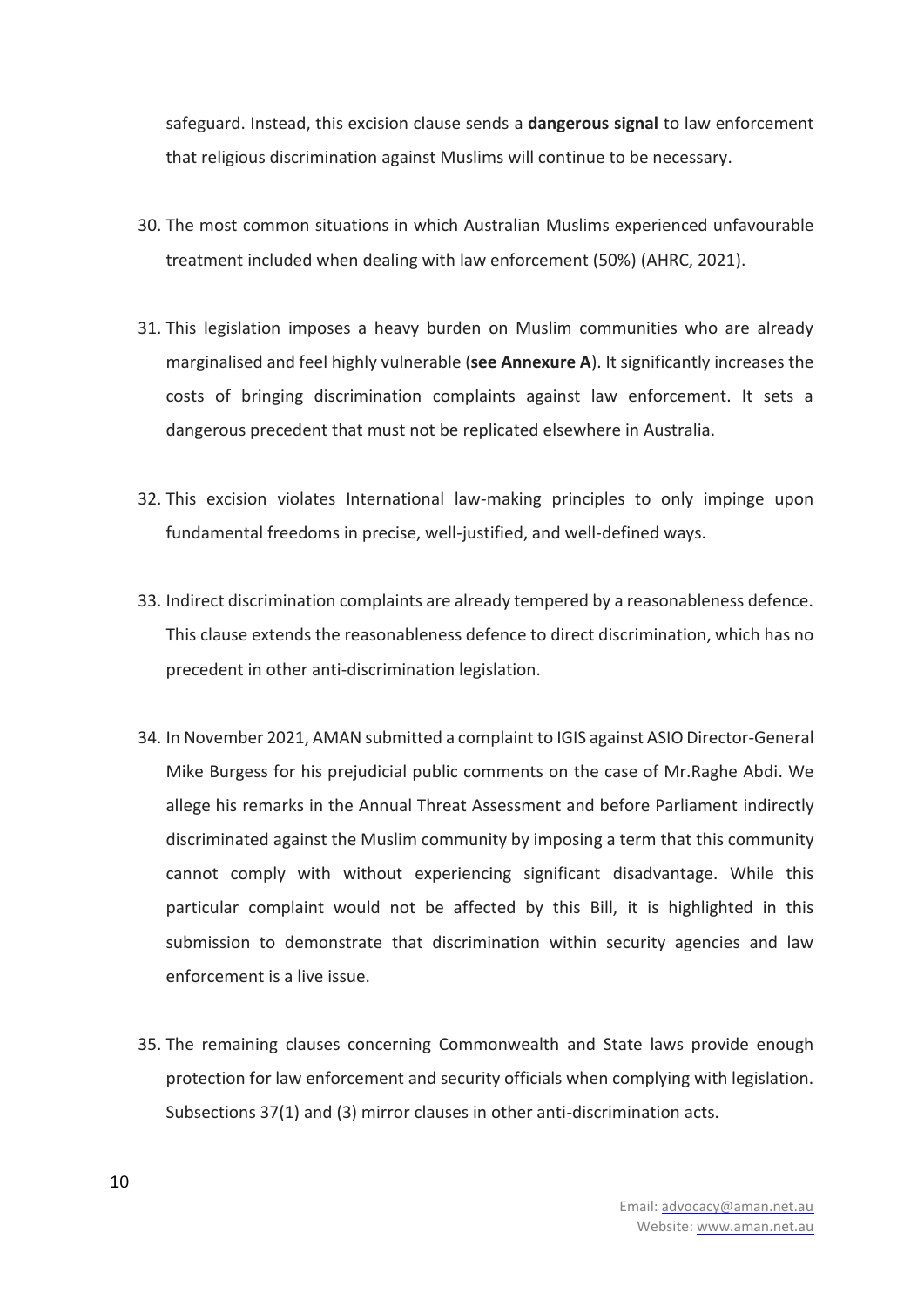36. The Australian Muslim community may also be very concerned by the **National Security Legislation Amendment (Comprehensive Review and Other Measures No.1) Bill 2021** currently before parliament that expands national security powers from investigating individuals to a 'class of persons' without defining a class of persons. When read together with section 37(2) of the Religious Discrimination Bill 2021, our community can be rightly concerned about the erosion of safeguards to protect our equality before the law and human rights.

## *Amendment C*

37. This submission requests the Australian Government and Australian Parliament to **remove section 37(2)** of the Religious Discrimination Bill.

## **HUMAN RIGHTS PERSPECTIVE ON SECTION 12 – STATEMENT OF BELIEF**

- 38. We preface our comments by stating that AMAN is a member of the coalition working towards a Federal Charter of Human Rights. Such a charter would hold up all freedoms and avoid any sense that certain groups are being afforded special dispensation over others. In addition, we also support the idea of consolidating anti-discrimination laws at the national level.
- 39. The Bill provides that a Statement of belief does not in and of itself constitute discrimination.
- 40. This clause expressly overrides the operation of state and territory discrimination laws and Commonwealth discrimination laws.
- 41. The Australian Government provides that this clause seeks to remedy the risk of people of faith being subject to a complaint process, even when a tribunal may eventually find in their favour by applying religious freedom-based exceptions to vilification or defences to indirect discrimination (reasonableness).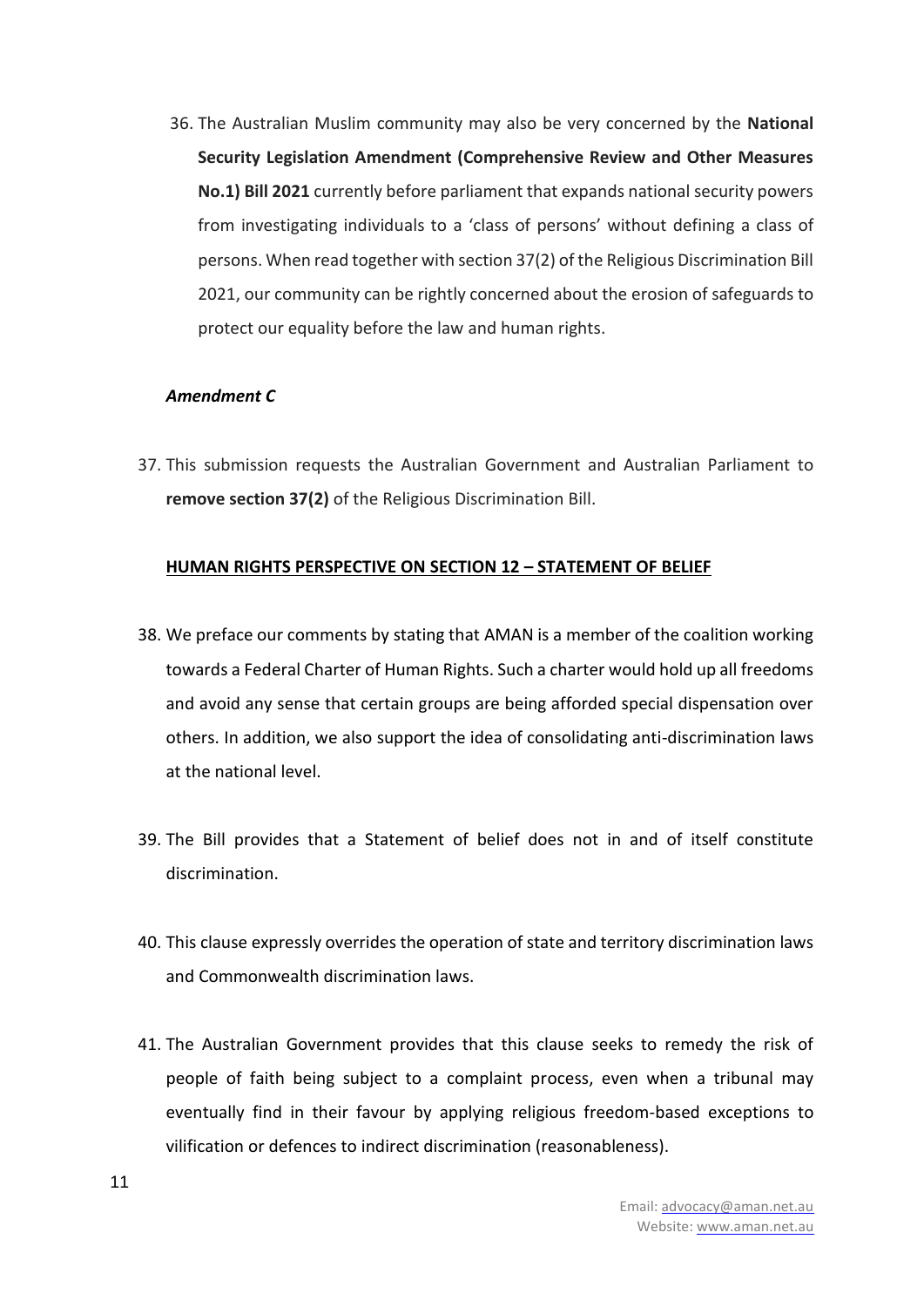- 42. Indeed, mechanisms for resolving disagreement should not in themselves pose such an onerous burden on any protected segment in society as to create a chilling effect that will nullify or impair fundamental freedoms or protections.
- 43. We note that section 7 of the Bill, paired with section 38(3) of the Sex Discrimination Act, provides extensive coverage for religious schools to state their beliefs and develop upfront policies. Supporting the right of parents to choose a school that conforms to their religious and moral convictions fulfils section 18(4) of the International Covenant on Civil and Political Rights. Having statements of belief upfront and publicly available gives parents and students more informed choices about the school community they want to be part of.
- 44. AMAN notes the legal complexity and overriding of discrimination laws under section 12. In particular,
	- a. Statements of Belief cannot include vilification. However, the Bill uses a definition for vilification set by the Australian Government, not the state and territory legislation definitions.
	- b. The threshold in the Australian Government definition of vilification (inciting hatred and violence) is higher than that of state and territory legislation (severe contempt, severe ridicule) and the RDA (offensive and humiliating).
	- c. Our understanding is that a complainant will need to clear the hurdle of the Commonwealth threshold in a federal court before proceeding with a discrimination complaint in their state tribunal, increasing costs and complexity. For example, an employer discriminates against an employee, and as part of that pattern of behaviour is making statements of belief. The whole matter will be paused and elevated to a federal court to resolve that element first. It may be legally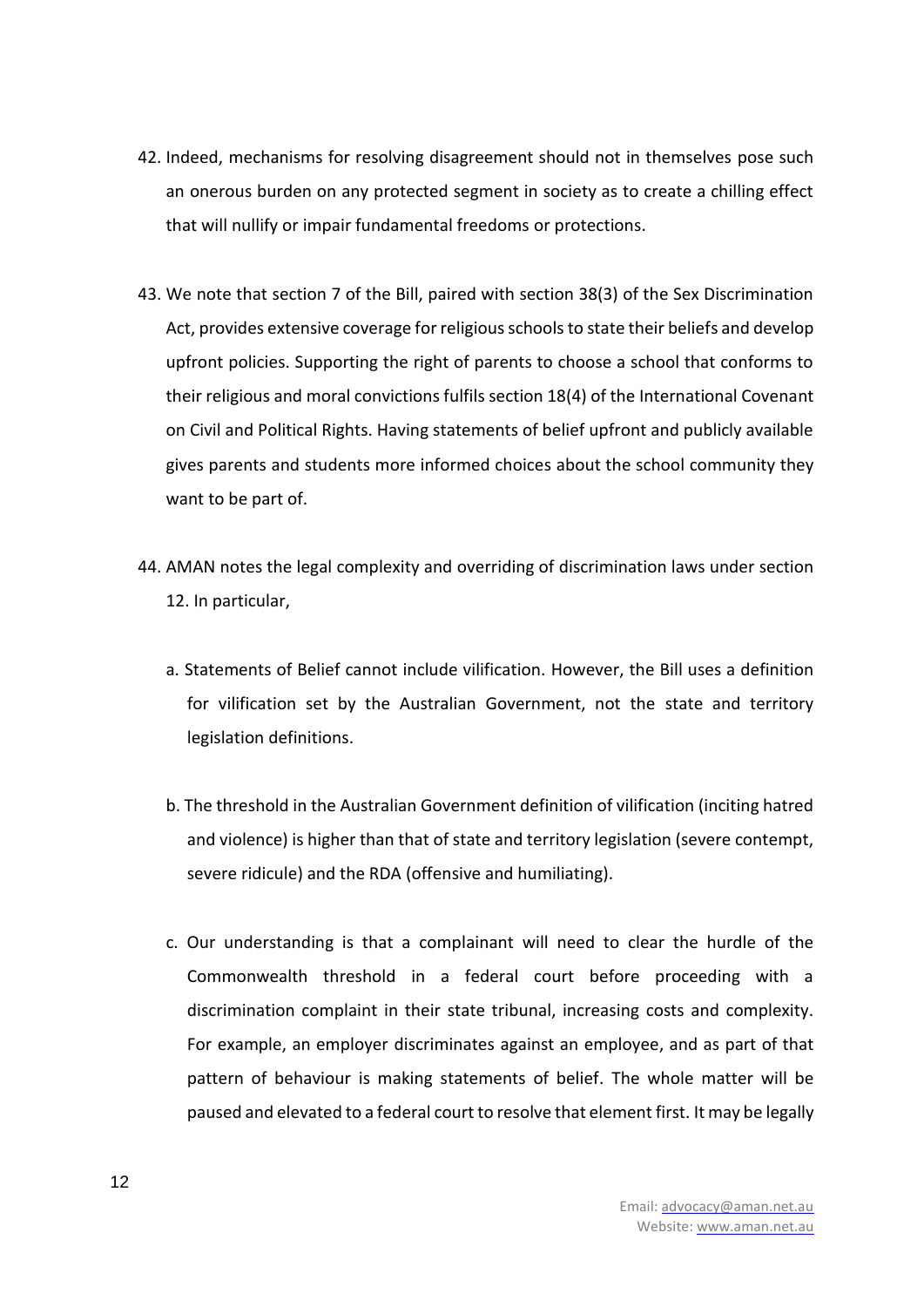more harmonious and coherent for the vilification standard to be set by the home legislation in which the complaint originates.

- d. To reduce the complexity, some state and territory governments may legislate to lift their thresholds for vilification to match the Commonwealth standard. This could water down and reduce protections over time.
- e. The excision sets a precedent for other areas. As a principle, the suspension of human rights protections that ostensibly affect one or more specific groups is socially corrosive. Consider the impacts of the Racial Discrimination Act suspension under the Howard Government to carry out the NT intervention. The suspension or excision of discrimination laws obstructs access to justice. It is generally to be avoided unless more precise solutions cannot be determined. AMAN notes the summary dismissal options currently available under existing discrimination frameworks and suggests that data on their use and beneficiary satisfaction rates would be very helpful to guide improvements in this area.

## **CONCLUSION**

- 45. We are grateful for the opportunity to make this submission and, subject to the matters outlined above, commend the Bill in seeking to address a significant anomaly and absence of adequate and appropriate legislative protection against discrimination based on a person's religious belief and activity.
- 46. If the Parliamentary Joint Committee requires further information or has any questions, we would be pleased to address any request. Inquiries can be directed to Rita Jabri Markwell at [advocacy@aman.net.au.](mailto:advocacy@aman.net.au)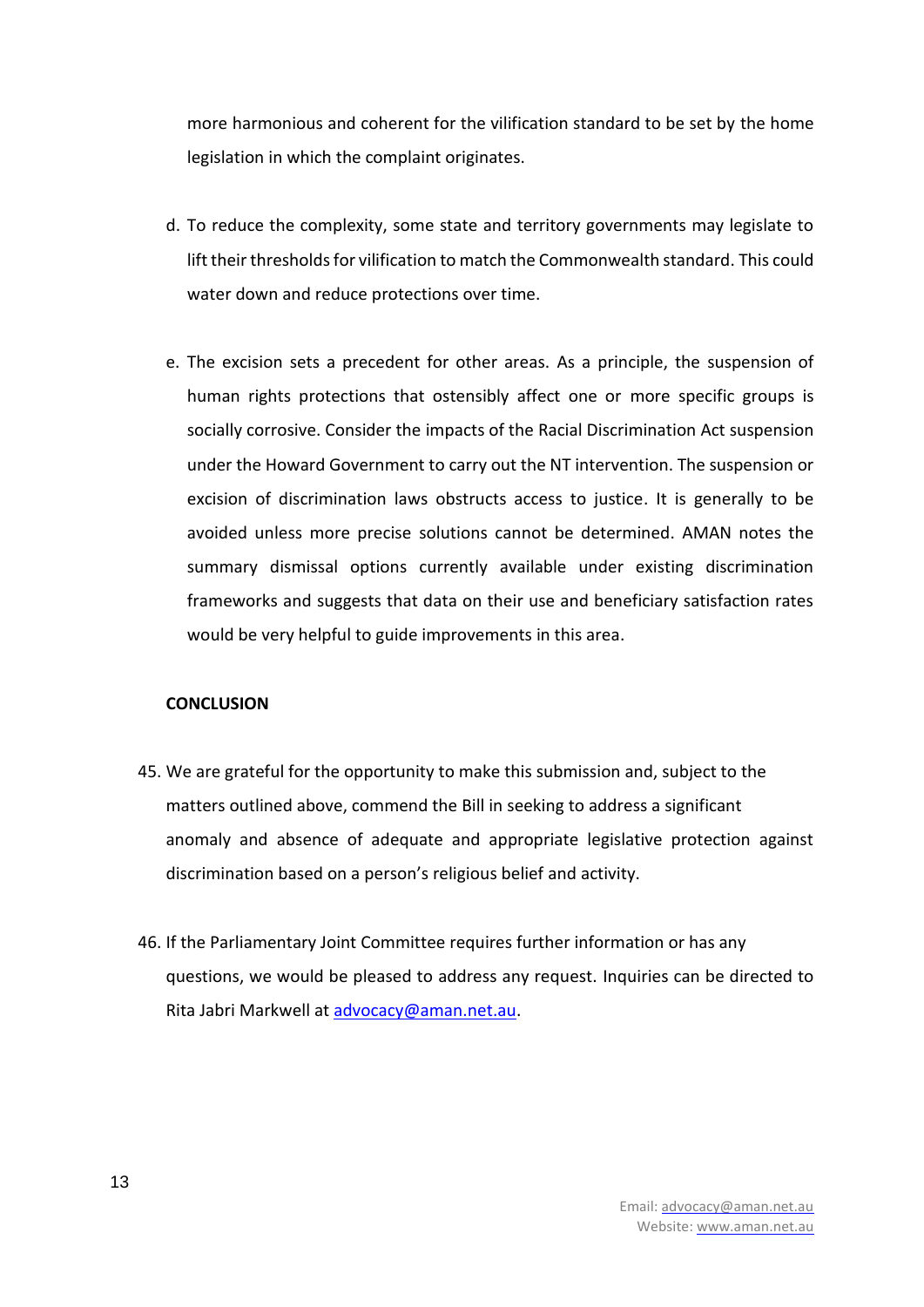#### **ANNEXURE A**

In relation to the prevalence of religious discrimination by law enforcement and security bodies, we draw your attention to the following evidence:

In 2015, the Australian Law Reform Commission reported that many anti-terrorism laws restrict freedoms of religion, speech, movement, and association.

In 2017, the United Nations Committee on the Elimination of Racial Profiling raised concerns for the Australian Arab and Muslim population, noting that 'public anxiety about terrorism have heightened prejudice towards and discrimination against them.' The committee also highlighted Australia's discriminatory counter-terrorism measures and police practices while warning the Australian government about the risk of racial profiling' (Soutphommasane 2017).

In 2021, Australian Muslim respondents to a National Survey by the Australian Human Rights Commission reported the most common situations in which they experienced unfavourable treatment included when dealing with law enforcement (50%).

Despite the claim of neutrality, Australia's anti-terror laws are widely seen as targeting the Australian Muslim community. This has given rise to feelings of insecurity and unease amongst Australian Muslims towards the government and law enforcement agencies. This experience has been longstanding - a 2016 study revealed that complaints about over-surveillance were widespread (Cherney and Murphy 2016).

There are many anecdotes of unfair treatment by the police. These range from special attention at airport security checks to over-surveillance and ostensibly random checks, which seem to apply to those with Muslim appearance. Such experiences give the impression that the police are deliberately targeting Muslims. Added to this is the fact that many new recruits to the police force are unlikely to be aware of cultural and religious sensitivities and inadvertently cause offence (Akbarzadeh, 2021).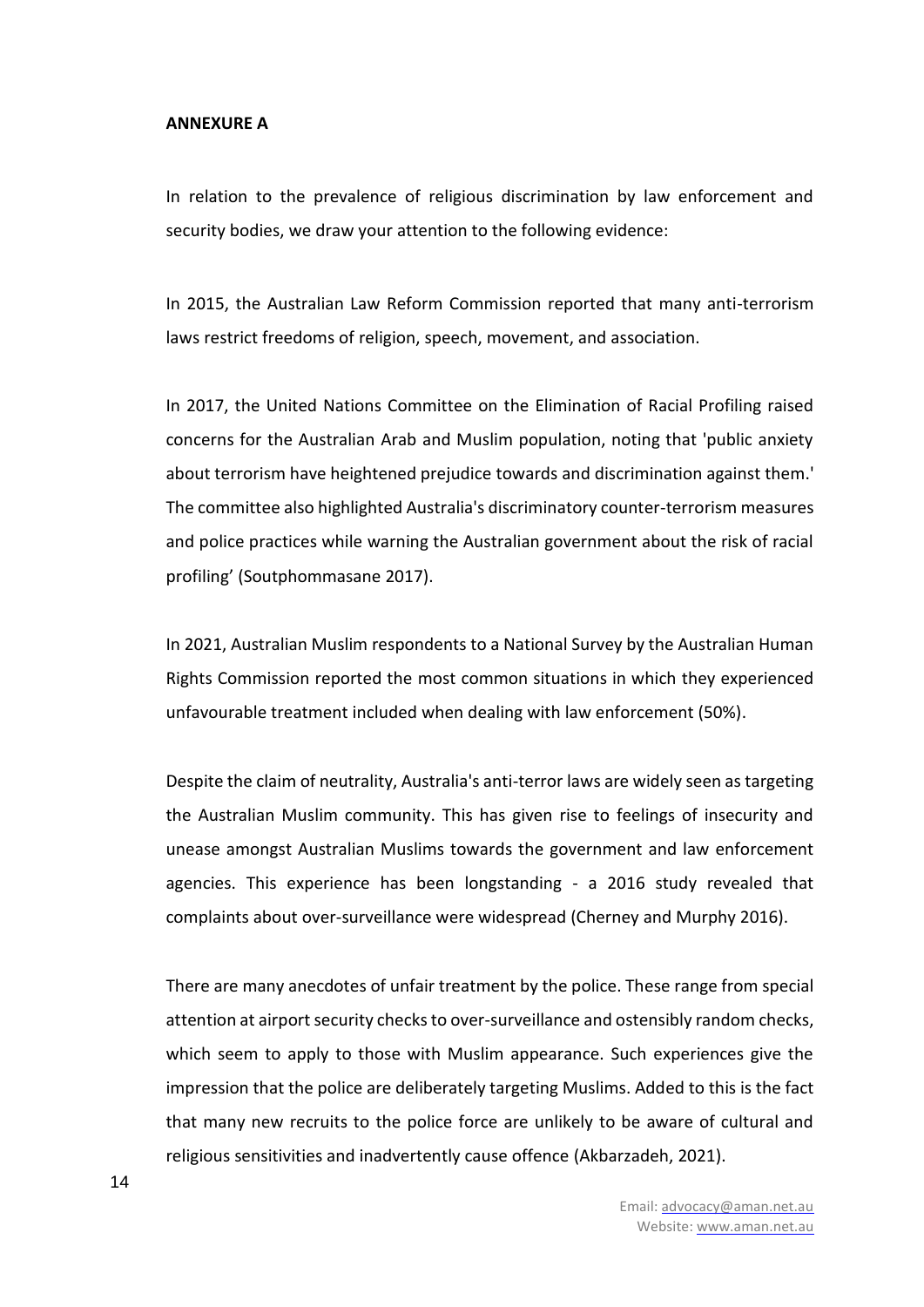Akbarzadeh (2021) summarised the following concerns from the experiences of Australian Muslims of policing and surveillance:

#### **Surveillance**

There is a strong sense of concern over the amount of scrutiny faced collectively by Australian Muslims, with the whole Muslim community bearing the brunt of perceived 'guilt by association' with terrorism. There are concerns that community policing is now morphing into an intelligence-gathering strategy, with detrimental effects on community confidence in law enforcement agencies. The success of community policing rests on community trust and support for police counter-terrorism efforts.

### **The question of trust**

Anti-terror tactics employed by the police against Muslims have contributed to the erosion of confidence in the police. Among these include 'stop and search' powers against Muslims, informal questioning of Muslims, and raids and searches of Muslims' houses. Anti-terror police raids remain a source of contention. Many respondents express that the way such raids are conducted is offensive and upsetting to Australian Muslims. For example, AMAN is aware of raids that have taken place on families where there is no apparent link with terrorism. Raiding police have taken pictures of family religious belongings such as prayer mats, Islamic calligraphy hanging on the walls, family photographs, and even recorded donations to local mosques and Islamic charities.

## **Undermining success of policing**

Members of the Muslim community have stressed the importance of engaging with the community as a key factor to counter violent extremism. The success of community policing is often undermined by the police's focus on surveillance and intelligence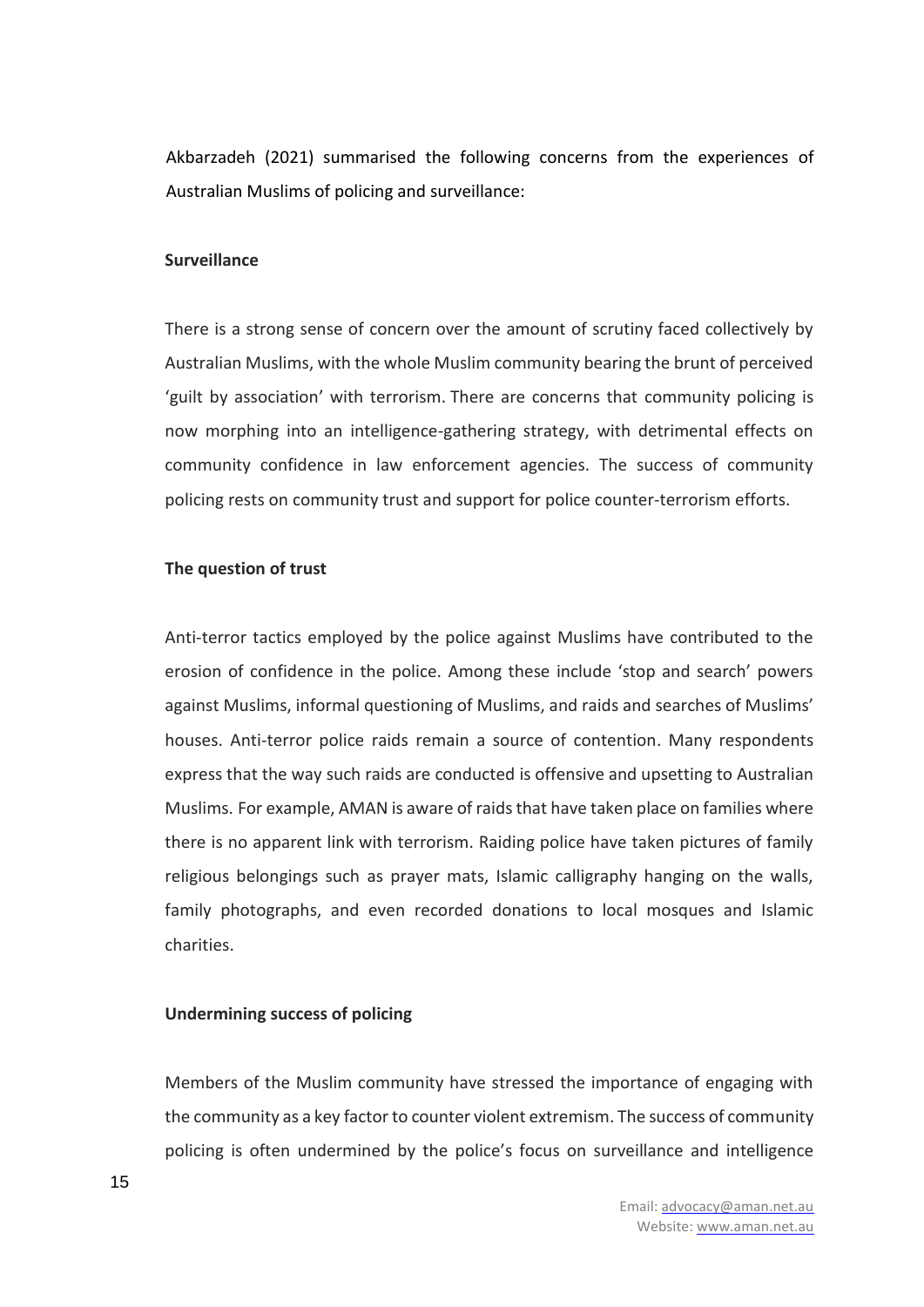gathering rather than on genuine efforts to include Muslims in creating counterterrorism strategies and policies.

### **The politicisation of police**

Many Muslims are disillusioned with the way politicians and the media sensationalise terrorist attacks and imply a link between Islam and terrorism. This sensationalism is seen as fearmongering, often by politicians to advance 'their own agenda.' There is an overwhelming feeling that Australian public opinion of Muslims is skewered by sensationalism. Effective community policing facilitates two-way engagement between the police and the Muslim community and requires that the police are responsive to Muslim concerns and recommendations.

## **Valued as a citizen**

The spike in anti-Muslim discourse following 9/11 has led to feelings of isolation within the Australian Muslim community. There are also sentiments that Muslims have to work significantly harder than non-Muslims for their voices to be heard. When it comes to counter-terrorism strategies, authorities did not take their opinions, concerns, and recommendations seriously.

#### **Freedom of religious expression and freedom**

Members of the Muslim community have discussed this in relation to voting in elections, which they claimed was their 'strongest power' in validating their opinions. However, there are overall feelings of being treated as 'second-class citizens.'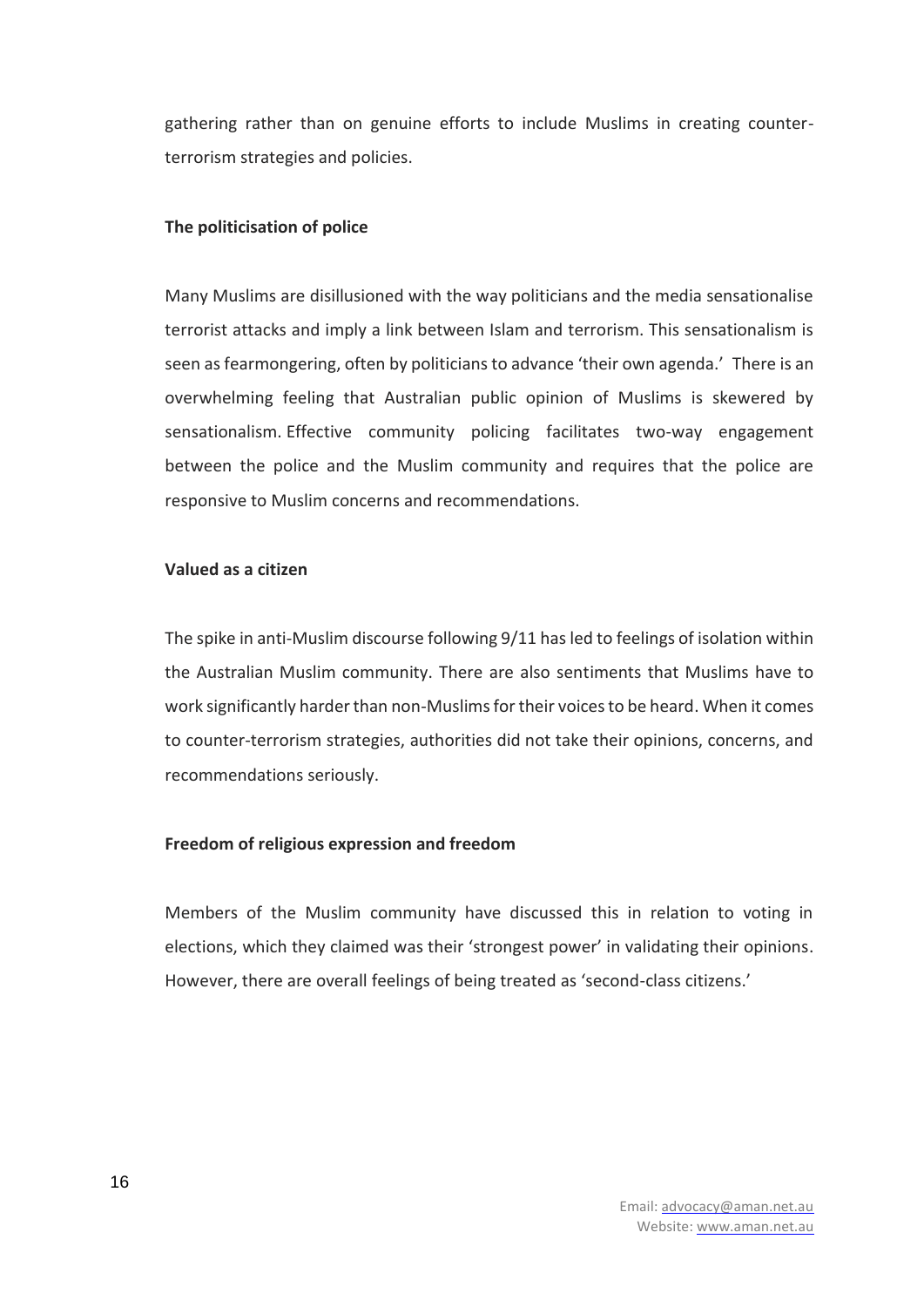# **REFERENCES**

Abdalla M, Ally M, Jabri-Markwell R. Dehumanisation of 'Outgroups' on Facebook and Twitter: towards a framework for assessing online hate organisations and actors. SN Soc Sci. 2021;1(9):238. doi: 10.1007/s43545-021-00240-4.

Akbarzadeh, Shahram (2021) Australian Muslims' Experiences of Policing and Surveillance (Australian Muslim Women's Centre for Human Rights: Melbourne). Available at: https://amwchr.org.au/resources/.

Australian Human Rights Commission Report, *Sharing the stories of Australian Muslims* (2021). Available at https://humanrights.gov.au/our-work/race-discrimination/publications/sharingstories-australian-muslims-2021.

Australian Law Reform Commission (2015) Traditional Rights and Freedoms – Encroachment by Commonwealth Laws', July 17, available at https://www.alrc.gov.au/sites/default/files/pdfs/publications/alrc\_127\_i nterim\_report.pdf.

Australian Muslim Women Centre for Human Rights (AMWCHR) (2021) Submission into Review of Terrorism (Community Safety) Act 2003 (Victoria), available at https://amwchr.org.au/resources/.

Australian Muslim Advocacy Network (AMAN) (2021) Submission to the Federal Inquiry into Extremist Movements and Radicalism, Joint Committee on Intelligence and Security, February 2021.

Centre for Analysis of Radical Right- Hedayah Radical Right Counter Narratives Project, Australian Radical Right Narratives and Counter Narratives in Age of Terrorism, 22 March 2021, < https://www.hedayahcenter.org/resources/reports and publications/australia radical right cve narratives/>

Cherney, Adrian and Kristina Murphy (2016) 'Being a 'suspect community' in a post 9/11 world – The impact of the war on terror on Muslim communities in Australia', Australian & New Zealand Journal of Criminology, Vol. 49, No. 4, pp. 480 – 496.)

Davis, Fergal, Nicola McGarrity, and George Williams (eds.) (2014) Surveillance, counter-terrorism and comparative constitutionalism (London: Routledge).

Frazer, O. and Jambers, A. (2018) 'Religion and the Prevention of Violent Extremism: Five tips for Western Governments on a religion-sensitive approach to PVE.' Policy Perspectives 6(6). Center for Security Studies. Available at: https://ethz.ch/content/dam/ethz/special-interest/gess/cis/centerfor-securities-studies/pdfs/PP6-6\_2018.pdf (Accessed 20 September 2021).

Hardy, K. (2011) 'Hijacking Public Discourse: Religious Motive in the Australian Definition of the Terrorist Act', *UNSW Law Journal*, 34(1), p333-350.

Joint Submission on the First Exposure Draft of the Religious Discrimination Bill, 2 October 2021, by a number of national and state based organisations involved in the Australian Muslim Community,